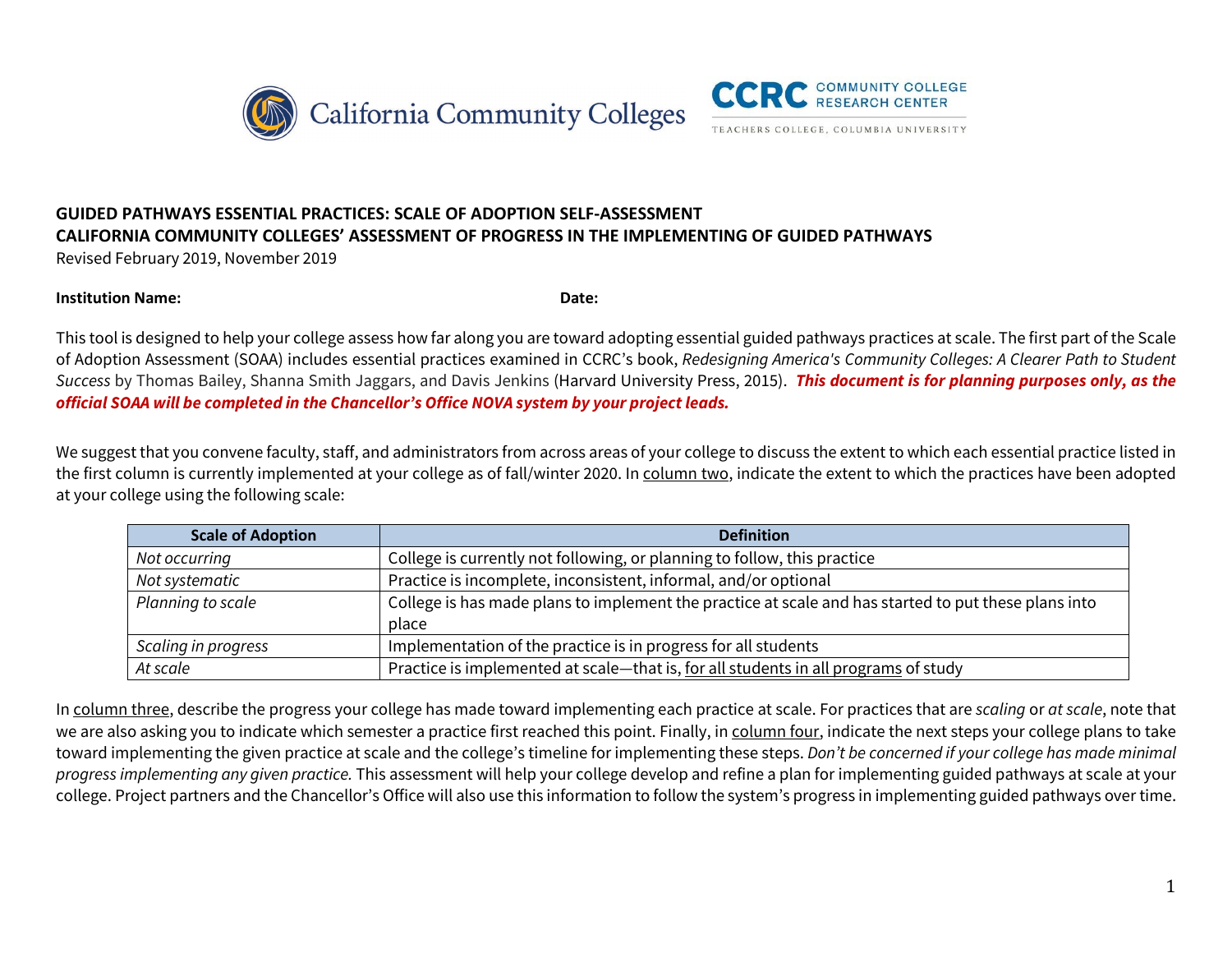#### **Equity Considerations**

A fundamental goal of guided pathways is to increase the rate at which underrepresented students earn college credentials, particularly degrees and credentials in fields of high economic value, while also closing gaps for low-income students, students of color, returning adults, students with disabilities, and other groups with inequitable outcomes. As colleges seek to strengthen supports for all students to explore options for careers and college and choose and complete a program of study suited to their interests and aspirations, we encourage colleges to critically examine each practice to think about how the college is serving students who have been historically underrepresented and/or underserved in higher education.

In fall 2018 the SOAA was updated to include "Equity Considerations" in each practice area so that your pathways team can discuss and articulate connections between the college's pathways reforms and equity goals. Your team does not need to answer all of these questions as part of the SOAA process and they are not intended to be used as "assessments." Also, don't be concerned if your college has had minimal discussion and/or efforts related to any given question. We hope the questions help initiate or advance conversations about whether and how institutional practices are having differential impact on historically underserved groups and how your college can leverage your pathways work to close equity gaps by identifying and addressing causes of inequity, removing systemic barriers, and focusing design decisions and resource allocation in ways that more effectively address needs of underserved groups. In doing so, you may want to include details about how the college is addressing these concerns in the "progress to date" and/or "next steps/timeline" column.

As your team completes the SOAA, please refer to the equity consideration questions to facilitate conversations about connections between the college's pathways and equity efforts. **Please submit the certified SOAA within the NOVA system by March 1 2020.** For more information about the SOAA, please email [guidedpathwaysinfo@cccco.edu.](mailto:guidedpathwaysinfo@cccco.edu)

For assistance in obtaining access to the NOVA system, please emai[l nova-support@productops.com.](mailto:nova-support@productops.com)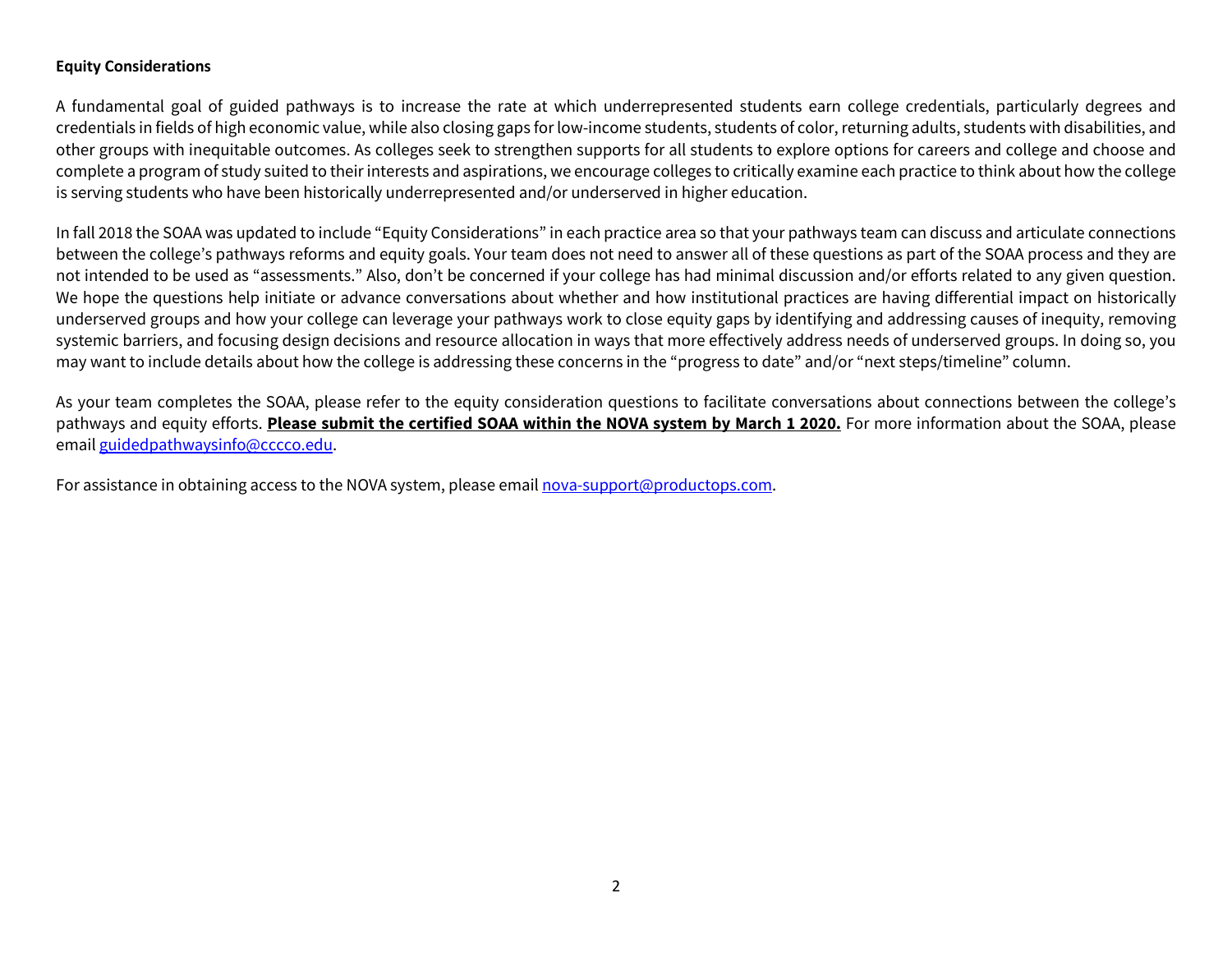| <b>Guided Pathways Essential Practices</b>                                                                                                                                                                                                                                                                                                                                                                                                                                                                                                                                                                                           | <b>Scale of Adoption</b><br>at Our College                                                                         | <b>Progress to Date Implementing Practice</b><br>(If Scaling in Progress or At Scale, please indicate<br>which term (e.g., fall 2015) the college first<br>reached this point)                                                                                                                                                                                                                                                                                                                                                                                                                                                                                                                                                                                                                                                                       | <b>Next Steps Toward Implementing</b><br><b>Practice at Scale &amp; Timeline</b> |
|--------------------------------------------------------------------------------------------------------------------------------------------------------------------------------------------------------------------------------------------------------------------------------------------------------------------------------------------------------------------------------------------------------------------------------------------------------------------------------------------------------------------------------------------------------------------------------------------------------------------------------------|--------------------------------------------------------------------------------------------------------------------|------------------------------------------------------------------------------------------------------------------------------------------------------------------------------------------------------------------------------------------------------------------------------------------------------------------------------------------------------------------------------------------------------------------------------------------------------------------------------------------------------------------------------------------------------------------------------------------------------------------------------------------------------------------------------------------------------------------------------------------------------------------------------------------------------------------------------------------------------|----------------------------------------------------------------------------------|
| We are interested in how colleges connect equity efforts to their pathways work, planning, and discussions. The guiding questions in each of the four areas can help colleges consider<br>how equity intersects with specific pathways practices. As themes, ideas, or areas for future work emerge during your discussion, please note the ways in which equity issues connect<br>with guided pathways implementation in "Progress to Date" and "Next Steps".<br><b>Equity Considerations in Area 1:</b><br>incarcerated students, veterans, undocumented students, etc.)?<br>$\bullet$<br>across levels of educational attainment? |                                                                                                                    | Are the college's website and program pages easy to navigate and understand for students and families without prior experience with higher education?<br>How could the college ensure that access to and use of this information is equitable for students who have been historically underrepresented and/or underserved in<br>higher education (e.g., racial/ethnic minority students, lower-income students, first-generation students, students with disabilities, indigenous students, formerly<br>How are financial costs, potential debt, and economic benefits of program completion (including paths to program-relevant regional employment, projected earnings,<br>and transfer outcomes) made clear for prospective students? Do program websites clarify differences in earnings potential between related certificates and degrees and |                                                                                  |
| 1. MAPPING PATHWAYS TO STUDENT END<br><b>GOALS</b><br>a. Programs are organized and marketed<br>in broad career-focused academic and<br>communities or "meta-majors". (Note:<br>This practice was added to the SOAA in<br>February 2019)                                                                                                                                                                                                                                                                                                                                                                                             | Place an X next to one:<br>Not occurring<br>Not systematic<br>Planning to scale<br>Scaling in progress<br>At scale | Progress to date: (2,500 character)<br>Term, if at scale or scaling:                                                                                                                                                                                                                                                                                                                                                                                                                                                                                                                                                                                                                                                                                                                                                                                 | Next steps: (1,000 character)<br>Timeline for implementing next steps:           |
| 1. a. Support Needed? Type of Support - place an X next to one or more:<br>Connections with other GP teams<br>Policy guidance<br>Regional training<br>On campus /individual training<br>Technology<br>Reporting/data<br>Other                                                                                                                                                                                                                                                                                                                                                                                                        |                                                                                                                    | Challenge or barrier: (1,000 character)                                                                                                                                                                                                                                                                                                                                                                                                                                                                                                                                                                                                                                                                                                                                                                                                              | Support Needed - Detail: (1,000 character)                                       |
| b. Every program is well designed to guide<br>and prepare students to enter<br>employment and further education in<br>fields of importance to the college's<br>service area.                                                                                                                                                                                                                                                                                                                                                                                                                                                         | Place an X next to one:<br>Not occurring<br>Not systematic<br>Planning to scale<br>Scaling in progress<br>At scale | Progress to date: (2,500 character)<br>Term, if at scale or scaling:                                                                                                                                                                                                                                                                                                                                                                                                                                                                                                                                                                                                                                                                                                                                                                                 | Next steps: (1,000 character)<br>Timeline for implementing next steps:           |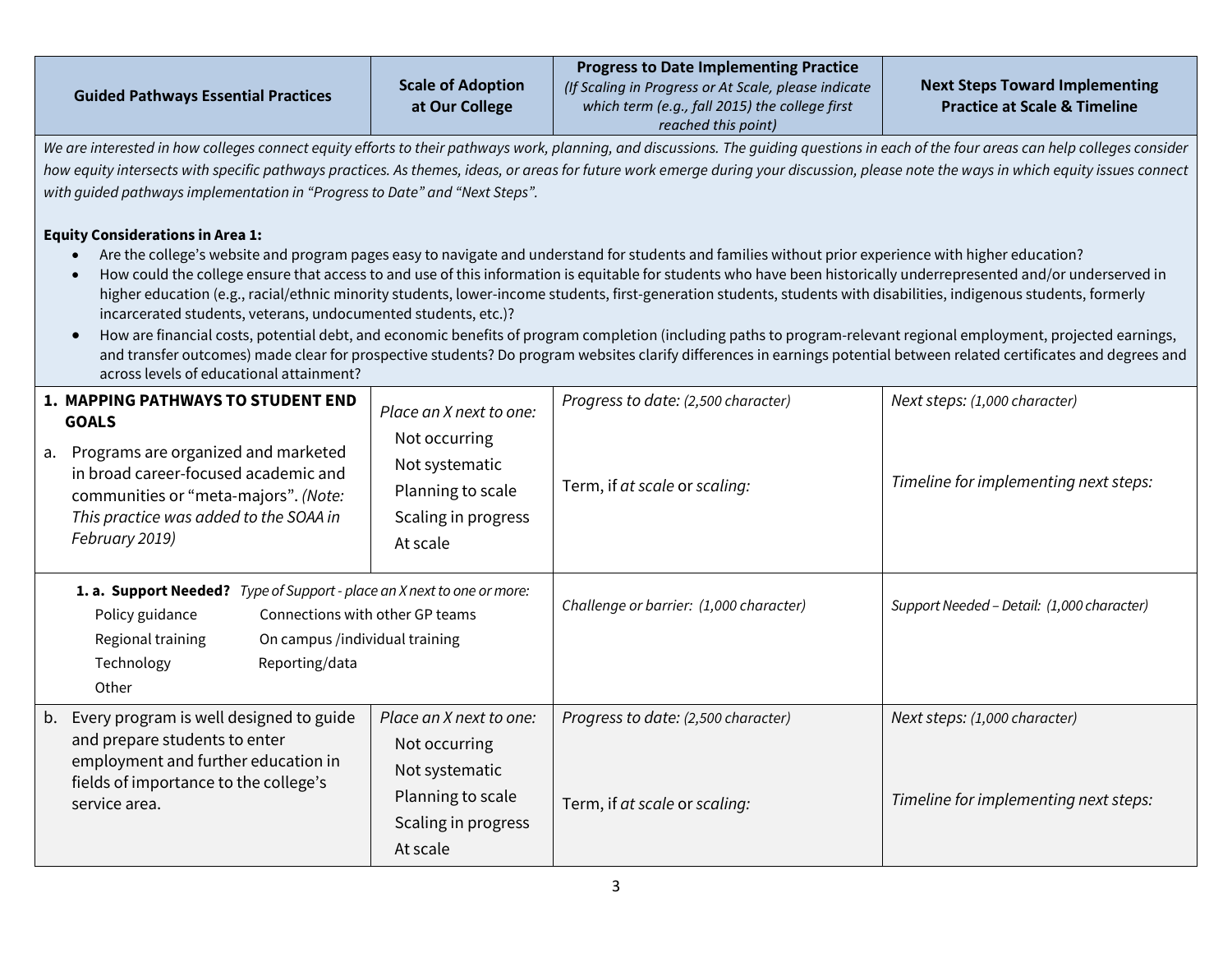|    | <b>Guided Pathways Essential Practices</b>                                                                                                                                                                                                                                                                       | <b>Scale of Adoption</b><br>at Our College                                                                         | <b>Progress to Date Implementing Practice</b><br>(If Scaling in Progress or At Scale, please indicate<br>which term (e.g., fall 2015) the college first<br>reached this point) | <b>Next Steps Toward Implementing</b><br><b>Practice at Scale &amp; Timeline</b> |
|----|------------------------------------------------------------------------------------------------------------------------------------------------------------------------------------------------------------------------------------------------------------------------------------------------------------------|--------------------------------------------------------------------------------------------------------------------|--------------------------------------------------------------------------------------------------------------------------------------------------------------------------------|----------------------------------------------------------------------------------|
|    | <b>1. b. Support Needed?</b> Type of Support - place an X next to one or more:<br>Policy guidance<br>Connections with other GP teams<br>Regional training<br>On campus /individual training<br>Technology<br>Reporting/data<br>Other                                                                             |                                                                                                                    | Challenge or barrier: (1,000 character)                                                                                                                                        | Support Needed - Detail: (1,000 character)                                       |
| c. | Detailed information is provided on the<br>college's website on the employment<br>and further education opportunities<br>targeted by each program.                                                                                                                                                               | Place an X next to one:<br>Not occurring<br>Not systematic<br>Planning to scale<br>Scaling in progress<br>At scale | Progress to date: (2,500 character)<br>Term, if at scale or scaling:                                                                                                           | Next steps: (1,000 character)<br>Timeline for implementing next steps:           |
|    | 1. c. Support Needed? Type of Support - place an X next to one or more:<br>Policy guidance<br>Connections with other GP teams<br>Regional training<br>On campus /individual training<br>Technology<br>Reporting/data<br>Other                                                                                    |                                                                                                                    | Challenge or barrier: (1,000 character)                                                                                                                                        | Support Needed - Detail: (1,000 character)                                       |
| d. | Programs are clearly mapped out for<br>students. Students know which courses<br>they should take and in what sequence.<br>Courses critical for success in each<br>program and other key progress<br>milestones are clearly identified. All this<br>information is easily accessible on the<br>college's website. | Place an X next to one:<br>Not occurring<br>Not systematic<br>Planning to scale<br>Scaling in progress<br>At scale | Progress to date: (2,500 character)<br>Term, if at scale or scaling:                                                                                                           | Next steps: (1,000 character)<br>Timeline for implementing next steps:           |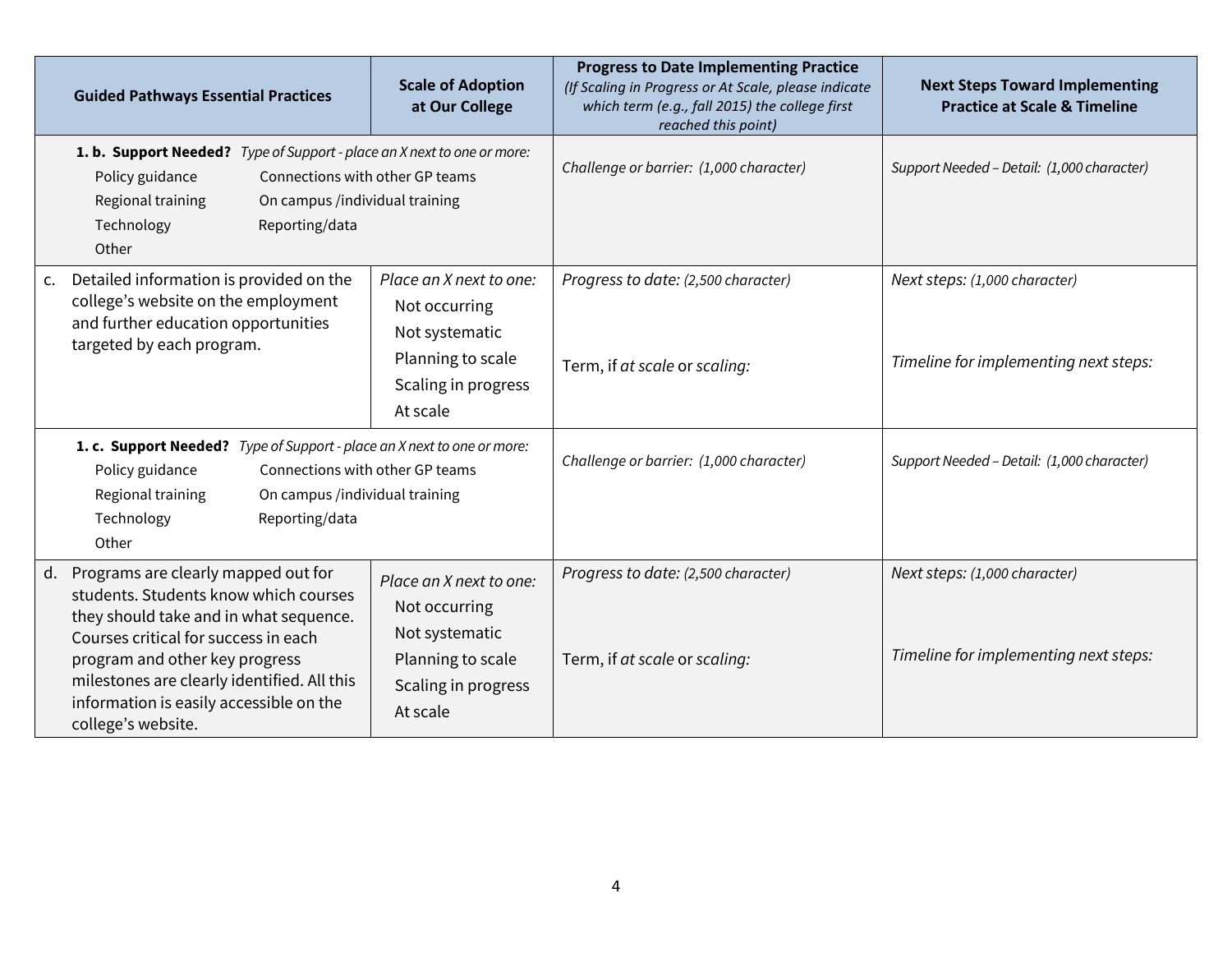|    | <b>Guided Pathways Essential Practices</b>                                                                                                                                                                                           | <b>Scale of Adoption</b><br>at Our College                                                                         | <b>Progress to Date Implementing Practice</b><br>(If Scaling in Progress or At Scale, please indicate<br>which term (e.g., fall 2015) the college first<br>reached this point) | <b>Next Steps Toward Implementing</b><br><b>Practice at Scale &amp; Timeline</b> |
|----|--------------------------------------------------------------------------------------------------------------------------------------------------------------------------------------------------------------------------------------|--------------------------------------------------------------------------------------------------------------------|--------------------------------------------------------------------------------------------------------------------------------------------------------------------------------|----------------------------------------------------------------------------------|
|    | <b>1. d. Support Needed?</b> Type of Support - place an X next to one or more:<br>Policy guidance<br>Connections with other GP teams<br>Regional training<br>On campus /individual training<br>Technology<br>Reporting/data<br>Other |                                                                                                                    | Challenge or barrier: (1,000 character)                                                                                                                                        | Support Needed - Detail: (1,000 character)                                       |
| e. | Required math courses are<br>appropriately aligned with the student's<br>field of study (Note: This essential<br>practice was moved from Area 2)                                                                                     | Place an X next to one:<br>Not occurring<br>Not systematic<br>Planning to scale<br>Scaling in progress<br>At scale | Progress to date: (2,500 character)<br>Term, if at scale or scaling:                                                                                                           | Next steps: (1,000 character)<br>Timeline for implementing next steps:           |
|    | 1. e. Support Needed? Type of Support - place an X next to one or more:<br>Policy guidance<br>Connections with other GP teams<br>On campus /individual training<br>Regional training<br>Technology<br>Reporting/data<br>Other        |                                                                                                                    | Challenge or barrier: (1,000 character)                                                                                                                                        | Support Needed - Detail: (1,000 character)                                       |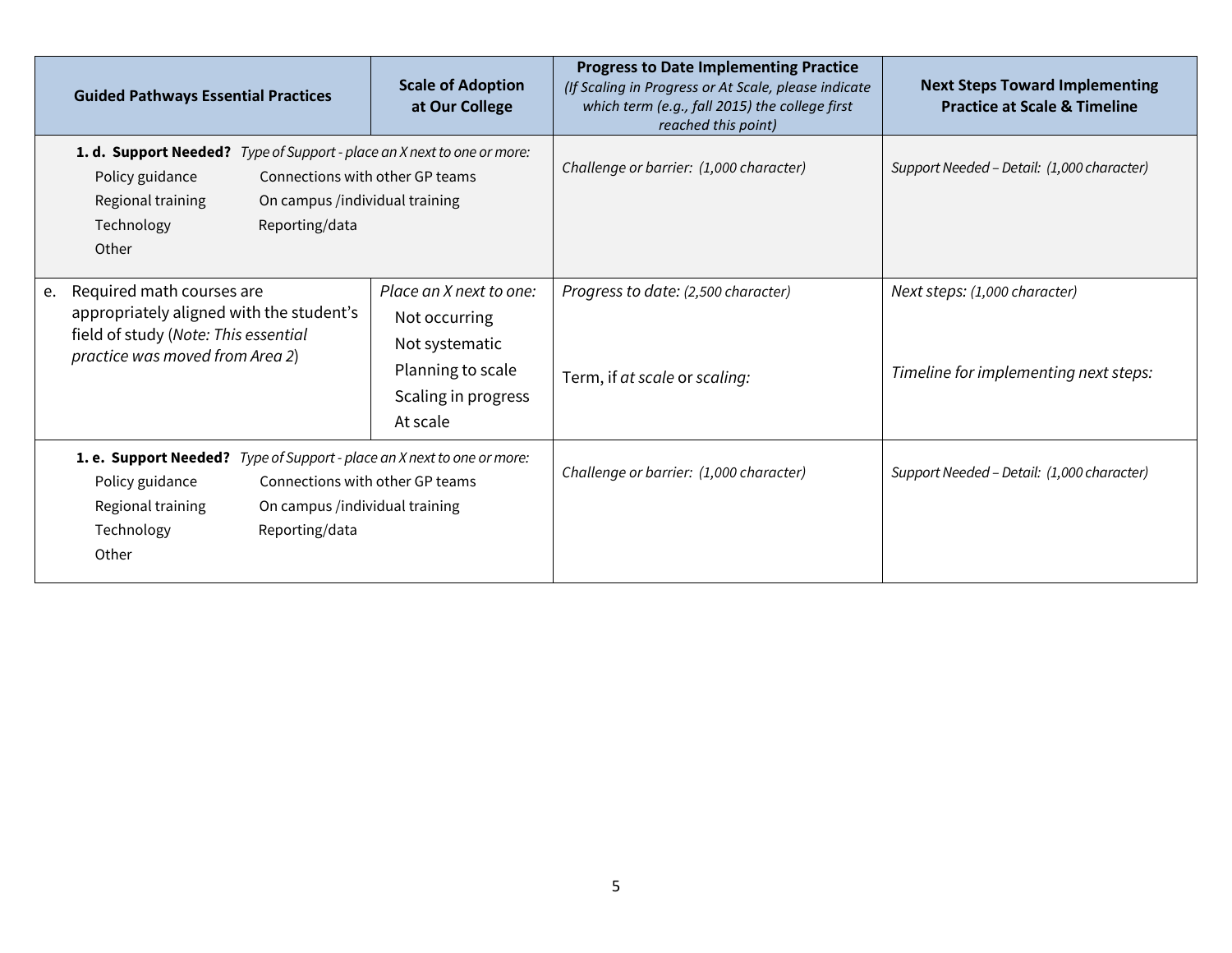| <b>Guided Pathways Essential Practices</b>                                                                                                                                                                                                                                                                                                                                                                                                                                                                                                                                                                                                                                                                                                                                                                                                                                                                                                                                                                                                                                                                                                                         | <b>Scale of Adoption</b><br>at Our College                                                                         | <b>Progress to Date Implementing Practice</b><br>(If Scaling in Progress or At Scale, please indicate<br>which term (e.g., fall 2015) the college first<br>reached this point) | <b>Next Steps Toward Implementing</b><br><b>Practice at Scale &amp; Timeline</b> |  |
|--------------------------------------------------------------------------------------------------------------------------------------------------------------------------------------------------------------------------------------------------------------------------------------------------------------------------------------------------------------------------------------------------------------------------------------------------------------------------------------------------------------------------------------------------------------------------------------------------------------------------------------------------------------------------------------------------------------------------------------------------------------------------------------------------------------------------------------------------------------------------------------------------------------------------------------------------------------------------------------------------------------------------------------------------------------------------------------------------------------------------------------------------------------------|--------------------------------------------------------------------------------------------------------------------|--------------------------------------------------------------------------------------------------------------------------------------------------------------------------------|----------------------------------------------------------------------------------|--|
| <b>Equity Considerations in Area 2:</b><br>Does the college assess whether historically underrepresented and high needs students are disproportionately enrolled in programs that lead to lower remuneration<br>careers? Has the college considered how it can help underrepresented students raise their educational and career expectations while at the same time meeting their more<br>immediate economic needs?<br>For critical program courses, does the college disaggregate enrollment, pass rate, and subsequent success data by student characteristics? What strategies has the<br>$\bullet$<br>college used to improve overall student success in these courses?<br>Does the college proactively partner with feeder high schools that serve predominantly underrepresented and high needs students to help students explore academic and<br>$\bullet$<br>career interests and develop viable plans for college? Are dual enrollment opportunities made available to high school students who are deemed "not yet college ready"?<br>Is the college building bridges to high-opportunity college programs for students in adult basic skills programs? |                                                                                                                    |                                                                                                                                                                                |                                                                                  |  |
| 2. HELPING STUDENTS CHOOSE AND<br><b>ENTER A PROGRAM PATHWAY</b><br>a. Every new student is helped to explore<br>career/college options, choose a<br>program of study, and develop a full-<br>program plan as soon as possible.                                                                                                                                                                                                                                                                                                                                                                                                                                                                                                                                                                                                                                                                                                                                                                                                                                                                                                                                    | Place an X next to one:<br>Not occurring<br>Not systematic<br>Planning to scale<br>Scaling in progress<br>At scale | Progress to date: (2,500 character)<br>Term, if at scale or scaling:                                                                                                           | Next steps: (1,000 character)<br>Timeline for implementing next steps:           |  |
| 2. a. Support Needed? Type of Support - place an X next to one or more:<br>Connections with other GP teams<br>Policy guidance<br>Regional training<br>On campus /individual training<br>Technology<br>Reporting/data<br>Other                                                                                                                                                                                                                                                                                                                                                                                                                                                                                                                                                                                                                                                                                                                                                                                                                                                                                                                                      |                                                                                                                    | Support Needed - Detail: (1,000 character)                                                                                                                                     | Challenge or barrier: (1,000 character)                                          |  |
| b. Special supports are provided to help<br>academically underprepared students<br>to succeed in the "gateway" courses for<br>the college's major program areas.                                                                                                                                                                                                                                                                                                                                                                                                                                                                                                                                                                                                                                                                                                                                                                                                                                                                                                                                                                                                   | Place an X next to one:<br>Not occurring<br>Not systematic<br>Planning to scale<br>Scaling in progress<br>At scale | Progress to date: (2,500 character)<br>Term, if at scale or scaling:                                                                                                           | Next steps: (1,000 character)<br>Timeline for implementing next steps:           |  |
| 2. b. Support Needed? Type of Support - place an X next to one or more:<br>Policy guidance<br>Connections with other GP teams<br>Regional training<br>On campus /individual training                                                                                                                                                                                                                                                                                                                                                                                                                                                                                                                                                                                                                                                                                                                                                                                                                                                                                                                                                                               |                                                                                                                    | Support Needed - Detail: (1,000 character)                                                                                                                                     | Challenge or barrier: (1,000 character)                                          |  |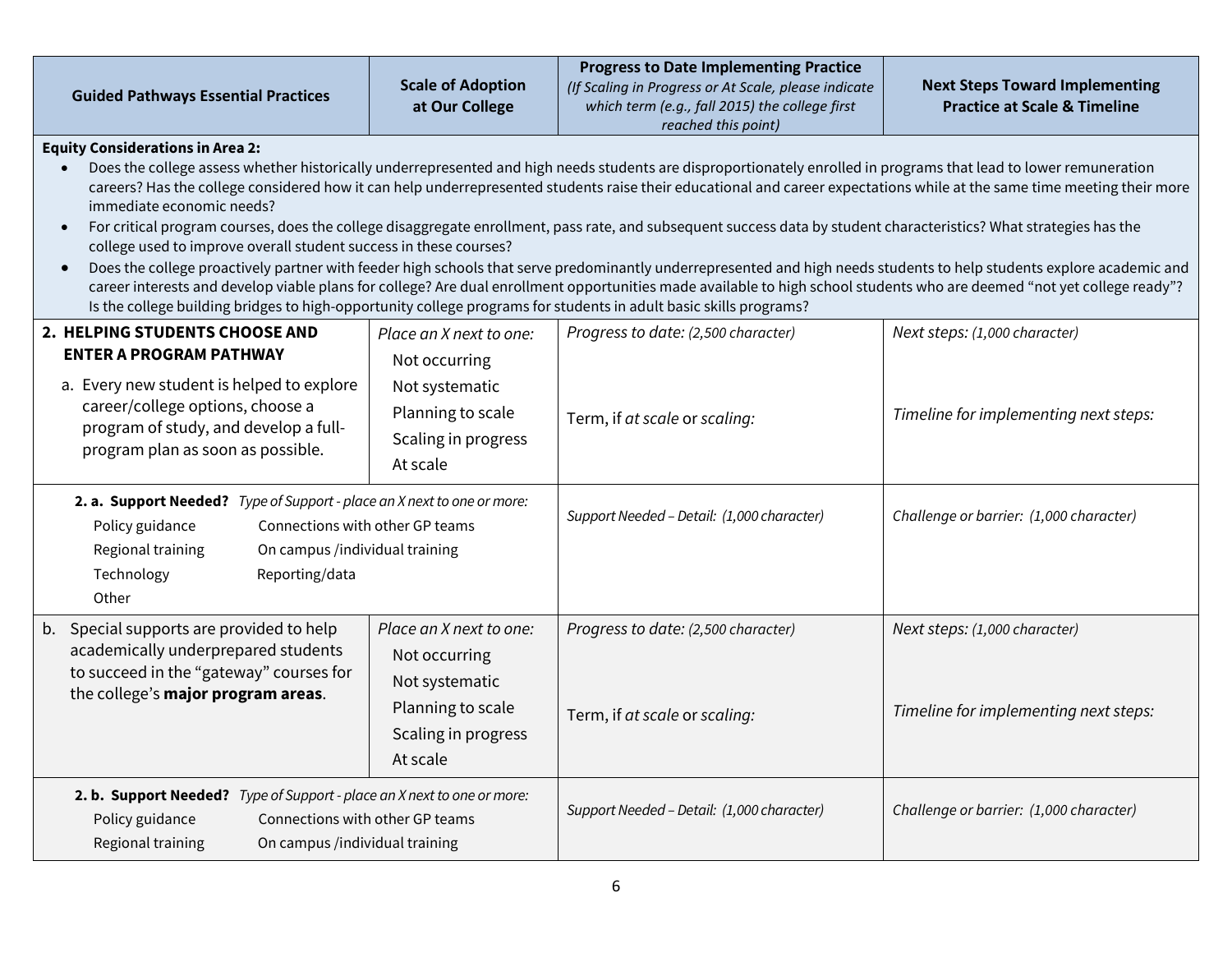| <b>Guided Pathways Essential Practices</b>                                                                                                                                                                                                         | <b>Scale of Adoption</b><br>at Our College                                                                         | <b>Progress to Date Implementing Practice</b><br>(If Scaling in Progress or At Scale, please indicate<br>which term (e.g., fall 2015) the college first<br>reached this point) | <b>Next Steps Toward Implementing</b><br><b>Practice at Scale &amp; Timeline</b> |
|----------------------------------------------------------------------------------------------------------------------------------------------------------------------------------------------------------------------------------------------------|--------------------------------------------------------------------------------------------------------------------|--------------------------------------------------------------------------------------------------------------------------------------------------------------------------------|----------------------------------------------------------------------------------|
| Reporting/data<br>Technology<br>Other                                                                                                                                                                                                              |                                                                                                                    |                                                                                                                                                                                |                                                                                  |
| c. Special supports are provided to help<br>academically underprepared students<br>to succeed in the program-relevant<br>"gateway" math courses by the end of<br>their first year. (Note: This practice was<br>added to the SOAA in February 2019) | Place an X next to one:<br>Not occurring<br>Not systematic<br>Planning to scale<br>Scaling in progress<br>At scale | Progress to date: (2,500 character)<br>Term, if at scale or scaling:                                                                                                           | Next steps: (1,000 character)<br>Timeline for implementing next steps:           |
| 2. c. Support Needed? Type of Support - place an X next to one or more:<br>Policy guidance<br>Connections with other GP teams<br>Regional training<br>On campus /individual training<br>Technology<br>Reporting/data<br>Other                      |                                                                                                                    | Support Needed - Detail: (1,000 character)                                                                                                                                     | Challenge or barrier: (1,000 character)                                          |
| d. Special supports are provided to help<br>academically underprepared students<br>to succeed in the "gateway" English<br>courses by the end of their first year.<br>(Note: This practice was added to the<br>SOAA in February 2019)               | Place an X next to one:<br>Not occurring<br>Not systematic<br>Planning to scale<br>Scaling in progress<br>At scale | Progress to date: (2,500 character)<br>Term, if at scale or scaling:                                                                                                           | Next steps: (1,000 character)<br>Timeline for implementing next steps:           |
| 2. d. Support Needed? Type of Support - place an X next to one or more:<br>Policy guidance<br>Connections with other GP teams<br>Regional training<br>On campus /individual training<br>Technology<br>Reporting/data<br>Other                      |                                                                                                                    | Support Needed - Detail: (1,000 character)                                                                                                                                     | Challenge or barrier: (1,000 character)                                          |
| e. Intensive support is provided to help<br>very poorly prepared students to<br>succeed in college-level courses as soon<br>as possible.                                                                                                           | Place an X next to one:<br>Not occurring<br>Not systematic                                                         | Progress to date: (2,500 character)                                                                                                                                            | Next steps: (1,000 character)                                                    |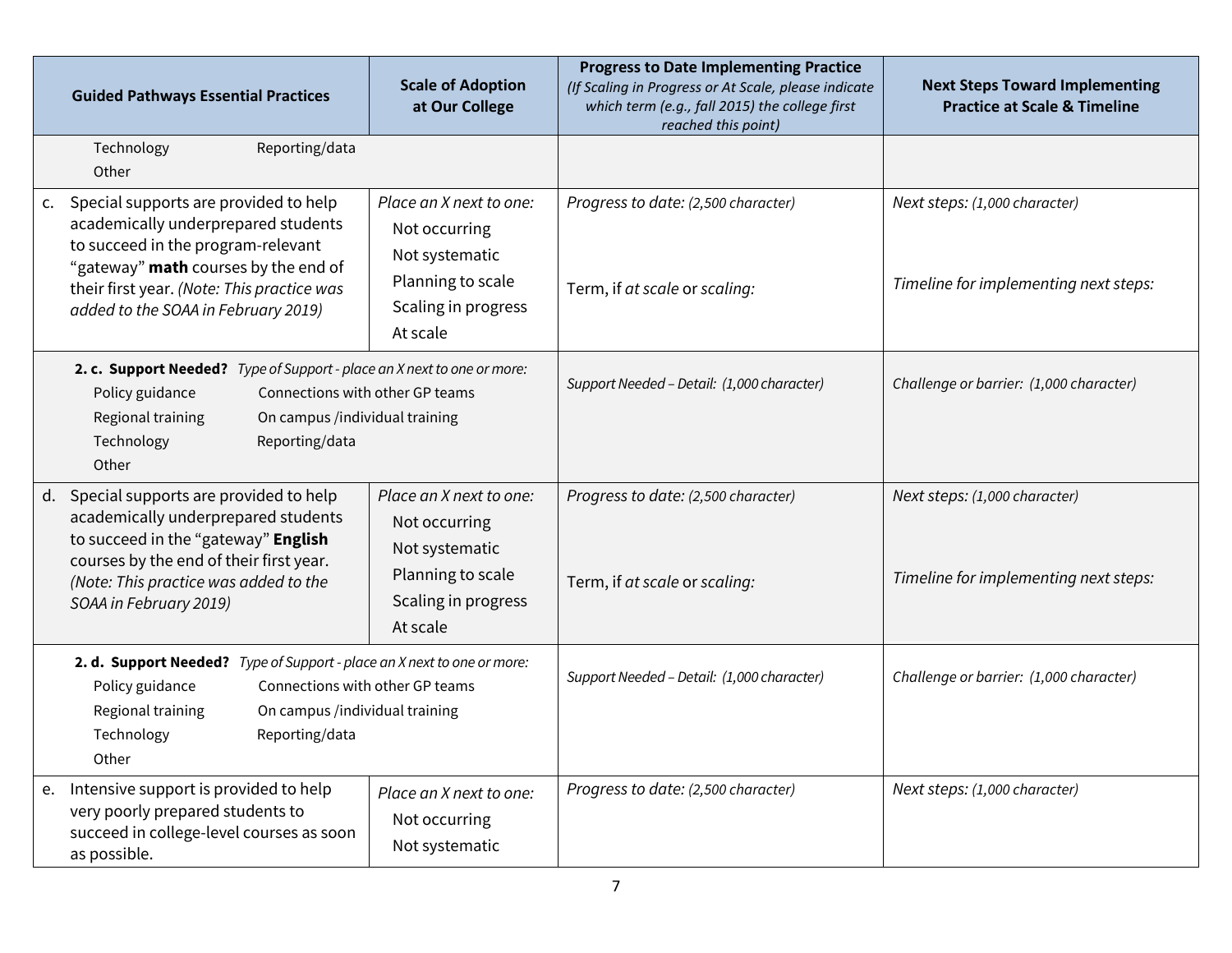|                                                             | <b>Guided Pathways Essential Practices</b>                                                                                                                     | <b>Scale of Adoption</b><br>at Our College                                                                         | <b>Progress to Date Implementing Practice</b><br>(If Scaling in Progress or At Scale, please indicate<br>which term (e.g., fall 2015) the college first<br>reached this point) | <b>Next Steps Toward Implementing</b><br><b>Practice at Scale &amp; Timeline</b> |
|-------------------------------------------------------------|----------------------------------------------------------------------------------------------------------------------------------------------------------------|--------------------------------------------------------------------------------------------------------------------|--------------------------------------------------------------------------------------------------------------------------------------------------------------------------------|----------------------------------------------------------------------------------|
|                                                             |                                                                                                                                                                | Planning to scale<br>Scaling in progress<br>At scale                                                               | Term, if at scale or scaling:                                                                                                                                                  | Timeline for implementing next steps:                                            |
| Policy guidance<br>Regional training<br>Technology<br>Other | 2. e. Support Needed? Type of Support - place an X next to one or more:<br>Connections with other GP teams<br>On campus /individual training<br>Reporting/data |                                                                                                                    | Support Needed - Detail: (1,000 character)                                                                                                                                     | Challenge or barrier: (1,000 character)                                          |
| they enroll in college.                                     | The college works with high schools and<br>other feeders to motivate and prepare<br>students to enter college-level<br>coursework in a program of study when   | Place an X next to one:<br>Not occurring<br>Not systematic<br>Planning to scale<br>Scaling in progress<br>At scale | Progress to date: (2,500 character)<br>Term, if at scale or scaling:                                                                                                           | Next steps: (1,000 character)<br>Timeline for implementing next steps:           |
| Policy guidance<br>Regional training<br>Technology<br>Other | 2. f. Support Needed? Type of Support - place an X next to one or more:<br>Connections with other GP teams<br>On campus /individual training<br>Reporting/data |                                                                                                                    | Support Needed - Detail: (1,000 character)                                                                                                                                     | Challenge or barrier: (1,000 character)                                          |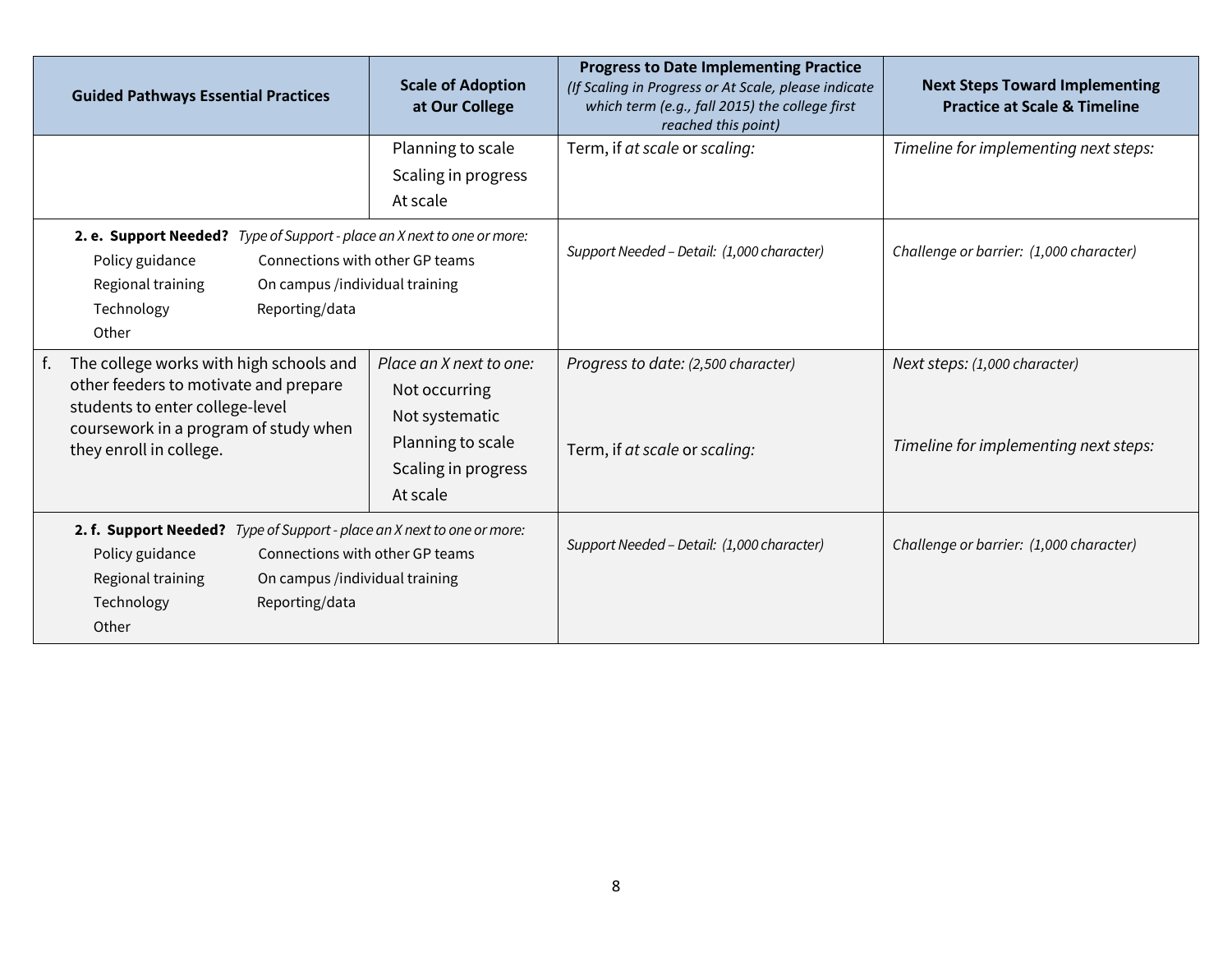| <b>GUIDED PATHWAYS ESSENTIAL PRACTICES</b>                                                                                                                                                                                                                                                                                                                                                                                                                                                                                                                                                                                                                                                                                                                                                             | <b>Scale of Adoption</b><br>at Our College                                                                         | <b>Progress to Date Implementing Practice</b><br>(If Scaling in Progress or At Scale, please indicate<br>which term (e.g., fall 2015) the college first<br>reached this point) | <b>Next Steps Toward Implementing</b><br><b>Practice at Scale &amp; Timeline</b> |  |
|--------------------------------------------------------------------------------------------------------------------------------------------------------------------------------------------------------------------------------------------------------------------------------------------------------------------------------------------------------------------------------------------------------------------------------------------------------------------------------------------------------------------------------------------------------------------------------------------------------------------------------------------------------------------------------------------------------------------------------------------------------------------------------------------------------|--------------------------------------------------------------------------------------------------------------------|--------------------------------------------------------------------------------------------------------------------------------------------------------------------------------|----------------------------------------------------------------------------------|--|
| <b>Equity Considerations in Area 3:</b><br>How does the institution support advisors to incorporate engaging, proactive, and culturally relevant advising practices to better support underrepresented students'<br>success in their programs?<br>How does the college ensure that underrepresented students are not disproportionately directed away from competitive, limited access programs?<br>How does the college integrate academic and student support services into pathways so that the support is unavoidable and therefore less stigmatized?<br>How does the college ensure that low-income students' financial stability needs (e.g., nutrition, transportation, childcare, public benefits, emergency assistance) are<br>being met so they can make progress toward program completion? |                                                                                                                    |                                                                                                                                                                                |                                                                                  |  |
| 3. KEEPING STUDENTS ON PATH<br>a. Advisors monitor which program every<br>student is in and how far along the<br>student is toward completing the<br>program requirements.                                                                                                                                                                                                                                                                                                                                                                                                                                                                                                                                                                                                                             | Place an X next to one:<br>Not occurring<br>Not systematic<br>Planning to scale<br>Scaling in progress<br>At scale | Progress to date: (2,500 character)<br>Term, if at scale or scaling:                                                                                                           | Next steps: (1,000 character)<br>Timeline for implementing next steps:           |  |
| 3. a. Support Needed? Type of Support - place an X next to one or more:<br>Connections with other GP teams<br>Policy guidance<br>Regional training<br>On campus /individual training<br>Technology<br>Reporting/data<br>Other                                                                                                                                                                                                                                                                                                                                                                                                                                                                                                                                                                          |                                                                                                                    | Support Needed - Detail: (1,000 character)                                                                                                                                     | Challenge or barrier: (1,000 character)                                          |  |
| b. Students can easily see how far they<br>have come and what they need to do to<br>complete their program.                                                                                                                                                                                                                                                                                                                                                                                                                                                                                                                                                                                                                                                                                            | Place an X next to one:<br>Not occurring<br>Not systematic<br>Planning to scale<br>Scaling in progress<br>At scale | Progress to date: (2,500 character)<br>Term, if at scale or scaling:                                                                                                           | Next steps: (1,000 character)<br>Timeline for implementing next steps:           |  |
| 3. b. Support Needed? Type of Support - place an X next to one or more:<br>Policy guidance<br>Connections with other GP teams<br>Regional training<br>On campus /individual training<br>Technology<br>Reporting/data<br>Other                                                                                                                                                                                                                                                                                                                                                                                                                                                                                                                                                                          |                                                                                                                    | Support Needed - Detail: (1,000 character)                                                                                                                                     | Challenge or barrier: (1,000 character)                                          |  |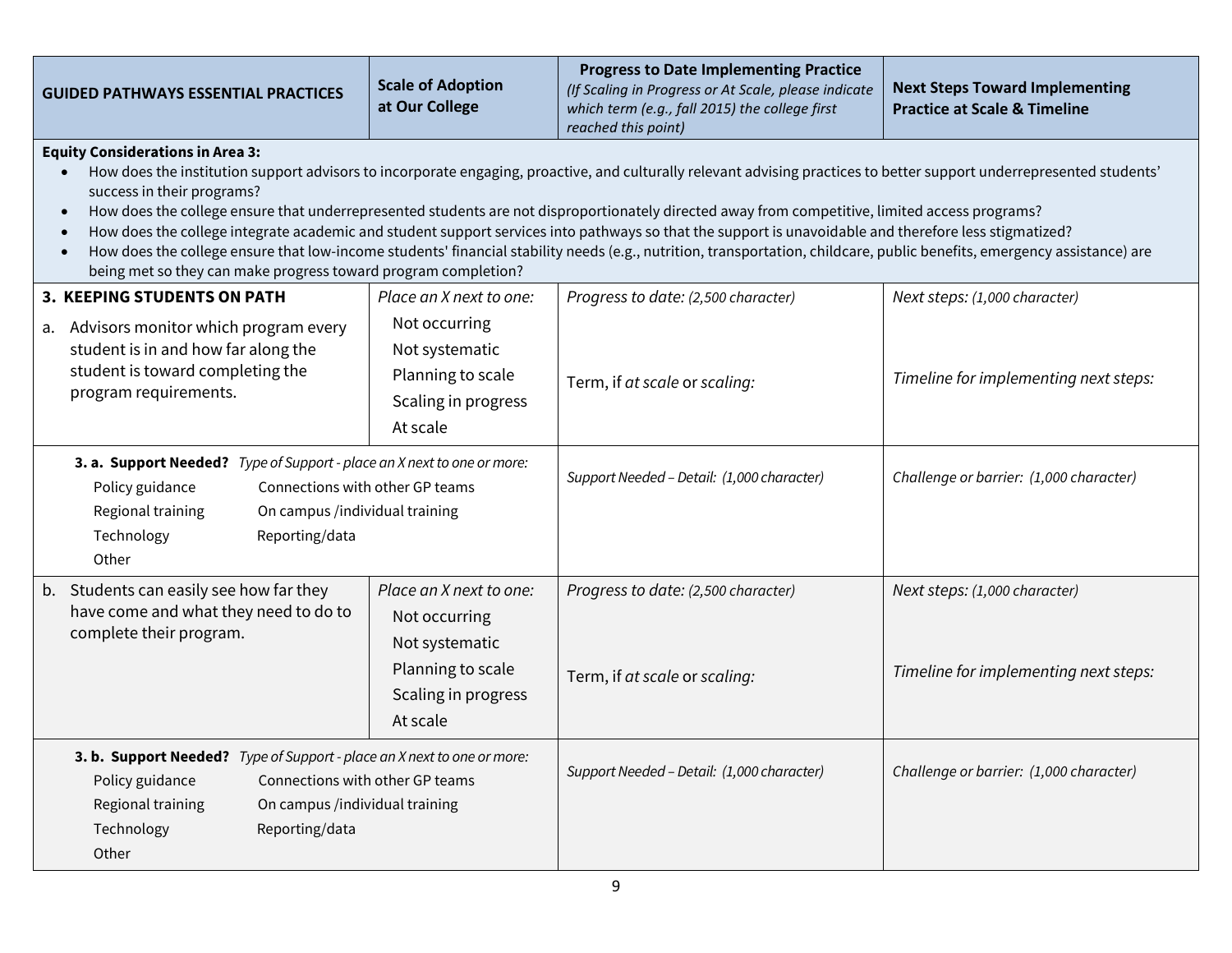| Advisors and students are alerted when<br>C <sub>1</sub><br>students are at risk of falling off their<br>program plans and have policies and<br>supports in place to intervene in ways<br>that help students get back on track.                         | Place an X next to one:<br>Not occurring<br>Not systematic<br>Planning to scale<br>Scaling in progress<br>At scale | Progress to date: (2,500 character)<br>Term, if at scale or scaling: | Next steps: (1,000 character)<br>Timeline for implementing next steps: |
|---------------------------------------------------------------------------------------------------------------------------------------------------------------------------------------------------------------------------------------------------------|--------------------------------------------------------------------------------------------------------------------|----------------------------------------------------------------------|------------------------------------------------------------------------|
| 3. c. Support Needed? Type of Support - place an X next to one or more:<br>Connections with other GP teams<br>Policy guidance<br>Regional training<br>On campus /individual training<br>Technology<br>Reporting/data<br>Other                           |                                                                                                                    | Support Needed - Detail: (1,000 character)                           | Challenge or barrier: (1,000 character)                                |
| Assistance is provided to students who<br>d.<br>are unlikely to be accepted into limited-<br>access programs, such as nursing or<br>culinary arts, to redirect them to<br>another more viable path to credentials<br>and a career                       | Place an X next to one:<br>Not occurring<br>Not systematic<br>Planning to scale<br>Scaling in progress<br>At scale | Progress to date: (2,500 character)<br>Term, if at scale or scaling: | Next steps: (1,000 character)<br>Timeline for implementing next steps: |
| 3. d. Support Needed? Type of Support - place an X next to one or more:<br>Policy guidance<br>Connections with other GP teams<br>Regional training<br>On campus /individual training<br>Technology<br>Reporting/data<br>Other                           |                                                                                                                    | Support Needed - Detail: (1,000 character)                           | Challenge or barrier: (1,000 character)                                |
| The college schedules courses to ensure<br>e.<br>students can take the courses they need<br>when they need them, can plan their<br>lives around school from one term to<br>the next, and can complete their<br>programs in as short a time as possible. | Place an X next to one:<br>Not occurring<br>Not systematic<br>Planning to scale<br>Scaling in progress<br>At scale | Progress to date: (2,500 character)<br>Term, if at scale or scaling: | Next steps: (1,000 character)<br>Timeline for implementing next steps: |
| 3. e. Support Needed? Type of Support - place an X next to one or more:<br>Policy guidance<br>Connections with other GP teams                                                                                                                           |                                                                                                                    | Support Needed - Detail: (1,000 character)                           | Challenge or barrier: (1,000 character)                                |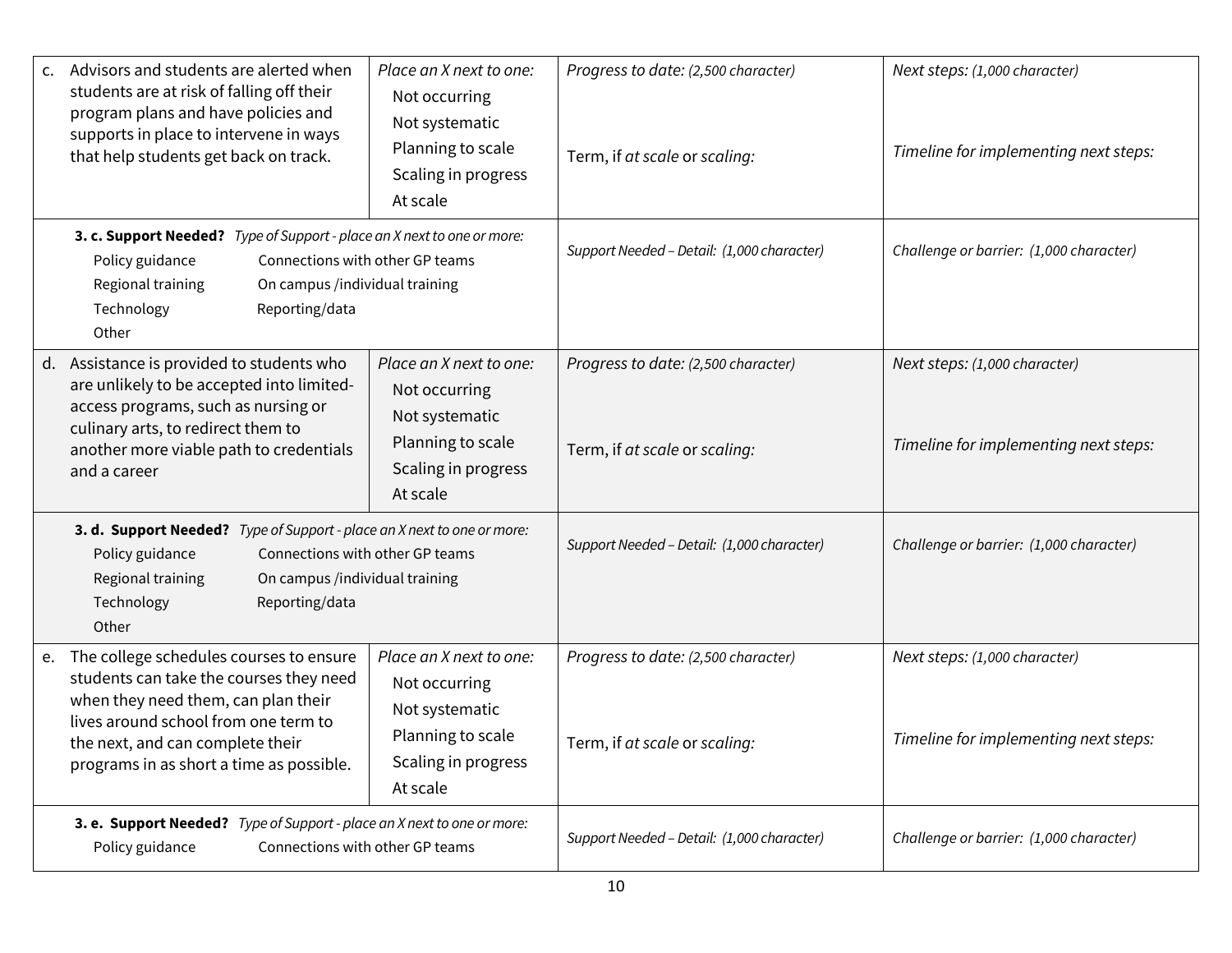| Regional training | On campus /individual training |  |
|-------------------|--------------------------------|--|
| Technology        | Reporting/data                 |  |
| Other             |                                |  |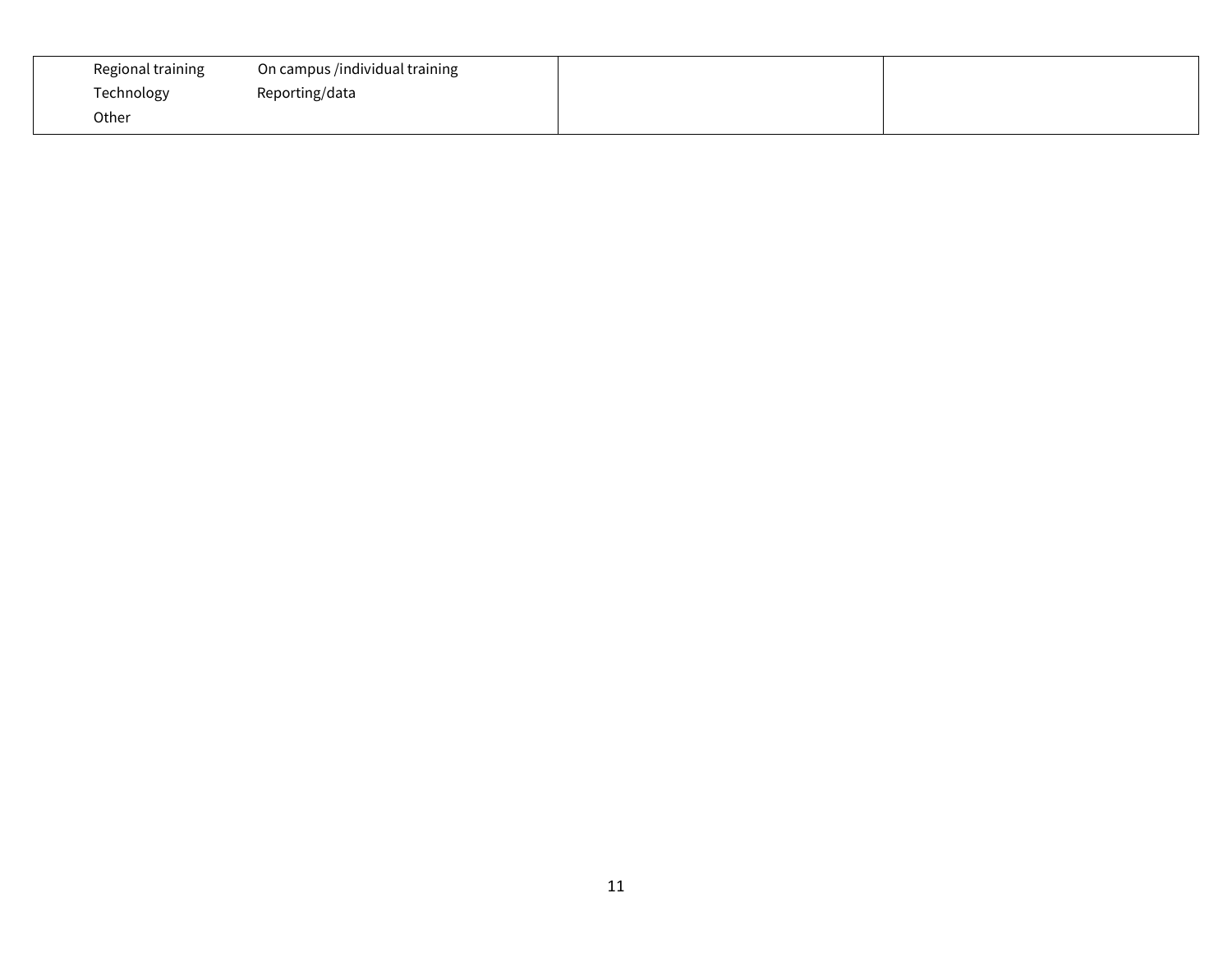|                                                                                                                                                                                                                                                                                                                                                                                                                                                                                                                                                                                                                                                                                                                                                                                                                                                                                                                                                                                                                    | <b>Guided Pathways Essential Practices</b>                                                                                                                                                                                                                                                                                        | <b>Scale of Adoption</b><br>at Our College                                                                         | <b>Progress to Date Implementing Practice</b><br>(If Scaling in Progress or At Scale, please indicate<br>which term (e.g., fall 2015) the college first<br>reached this point) | <b>Next Steps Toward Implementing</b><br><b>Practice at Scale &amp; Timeline</b> |
|--------------------------------------------------------------------------------------------------------------------------------------------------------------------------------------------------------------------------------------------------------------------------------------------------------------------------------------------------------------------------------------------------------------------------------------------------------------------------------------------------------------------------------------------------------------------------------------------------------------------------------------------------------------------------------------------------------------------------------------------------------------------------------------------------------------------------------------------------------------------------------------------------------------------------------------------------------------------------------------------------------------------|-----------------------------------------------------------------------------------------------------------------------------------------------------------------------------------------------------------------------------------------------------------------------------------------------------------------------------------|--------------------------------------------------------------------------------------------------------------------|--------------------------------------------------------------------------------------------------------------------------------------------------------------------------------|----------------------------------------------------------------------------------|
| <b>Equity Considerations in Area 4:</b><br>How is the college ensuring that underrepresented students participate in program-relevant active and experiential learning opportunities?<br>As faculty make curricular changes to better align course assignments with program learning outcomes, how does the college support faculty to implement pedagogical<br>changes that better support learning outcomes success for underrepresented students (e.g., culturally responsive teaching)?<br>What opportunities exist for faculty or advisors to critically examine their role in advancing equity-minded teaching and advising practices at the college (e.g., critically<br>examining the role of unconscious bias in the classroom or advising that could affect student aspirations for a particular field and/or program selection)?<br>Is the college disaggregating program learning outcomes data, program retention and completion data, and other assessment measures by race, income, age, and gender |                                                                                                                                                                                                                                                                                                                                   |                                                                                                                    | to examine equity gaps? How is this data disseminated and discussed among college staff, with students, and with the outside community?                                        |                                                                                  |
|                                                                                                                                                                                                                                                                                                                                                                                                                                                                                                                                                                                                                                                                                                                                                                                                                                                                                                                                                                                                                    | <b>4. ENSURING THAT STUDENTS ARE</b><br><b>LEARNING</b><br>a. Program learning outcomes are aligned<br>with the requirements for success in the<br>further education and employment<br>outcomes targeted by each program.                                                                                                         | Place an X next to one:<br>Not occurring<br>Not systematic<br>Planning to scale<br>Scaling in progress<br>At scale | Progress to date: (2,500 character)<br>Term, if at scale or scaling:                                                                                                           | Next steps: (1,000 character)<br>Timeline for implementing next steps:           |
|                                                                                                                                                                                                                                                                                                                                                                                                                                                                                                                                                                                                                                                                                                                                                                                                                                                                                                                                                                                                                    | 4. a. Support Needed? Type of Support - place an X next to one or more:<br>Policy guidance<br>Connections with other GP teams<br>Regional training<br>On campus /individual training<br>Reporting/data<br>Technology<br>Other                                                                                                     |                                                                                                                    | Support Needed - Detail: (1,000 character)                                                                                                                                     | Challenge or barrier: (1,000 character)                                          |
|                                                                                                                                                                                                                                                                                                                                                                                                                                                                                                                                                                                                                                                                                                                                                                                                                                                                                                                                                                                                                    | b. Instruction across programs (especially<br>in program introductory courses)<br>engages students in active and applied<br>learning, encouraging them to think<br>critically, solve meaningful problems,<br>and work and communicate effectively<br>with others. (Note: This practice was<br>added to the SOAA in February 2019) | Place an X next to one:<br>Not occurring<br>Not systematic<br>Planning to scale<br>Scaling in progress<br>At scale | Progress to date: (2,500 character)<br>Term, if at scale or scaling:                                                                                                           | Next steps: (1,000 character)<br>Timeline for implementing next steps:           |
|                                                                                                                                                                                                                                                                                                                                                                                                                                                                                                                                                                                                                                                                                                                                                                                                                                                                                                                                                                                                                    | 4. b. Support Needed? Type of Support - place an X next to one or more:<br>Policy guidance<br>Connections with other GP teams<br>Regional training<br>On campus /individual training                                                                                                                                              |                                                                                                                    | Support Needed - Detail: (1,000 character)                                                                                                                                     | Challenge or barrier: (1,000 character)                                          |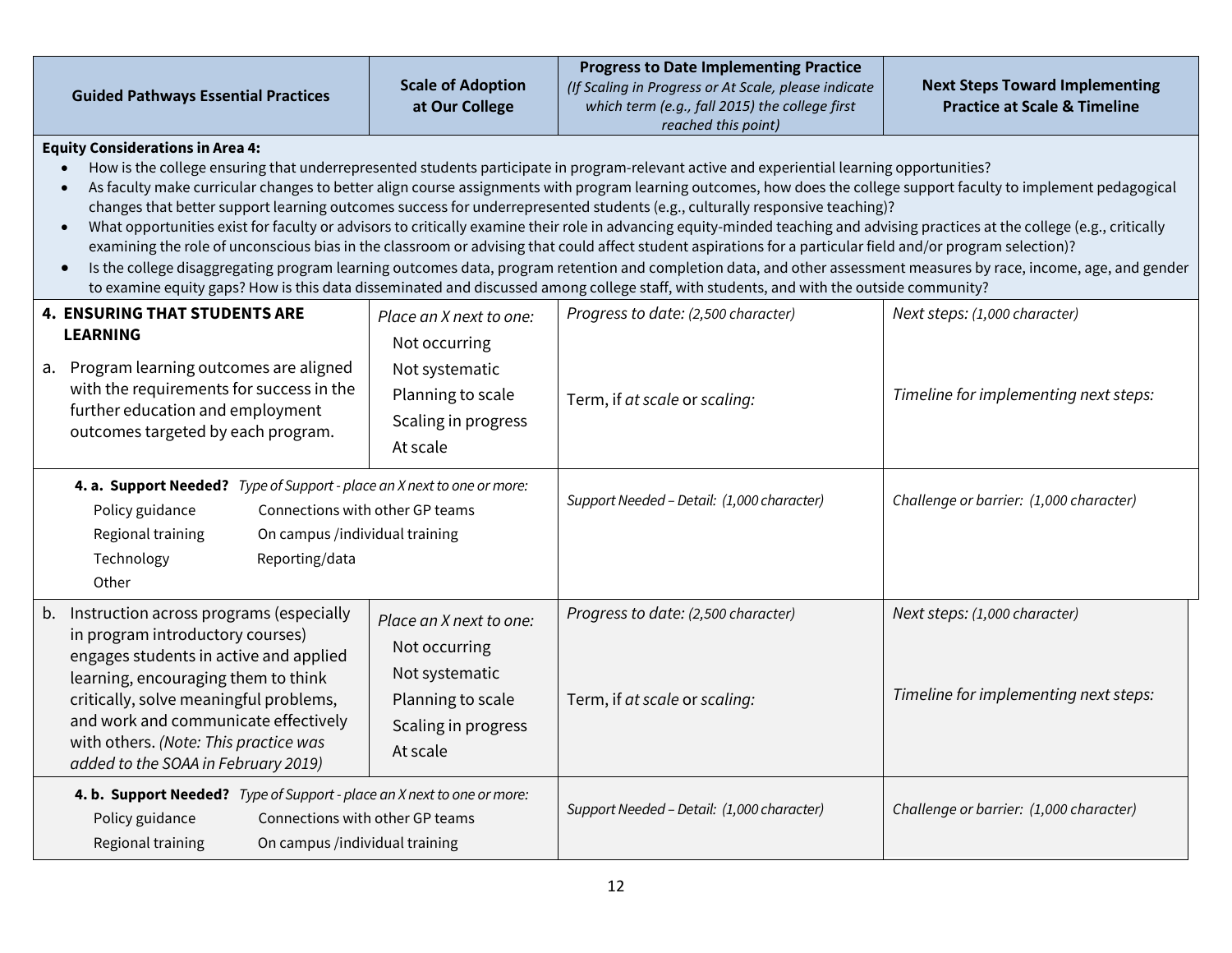|    | <b>Guided Pathways Essential Practices</b>                                                                                                                                                                                                                                                                                     | <b>Scale of Adoption</b><br>at Our College                                                                         | <b>Progress to Date Implementing Practice</b><br>(If Scaling in Progress or At Scale, please indicate<br>which term (e.g., fall 2015) the college first<br>reached this point) | <b>Next Steps Toward Implementing</b><br><b>Practice at Scale &amp; Timeline</b> |
|----|--------------------------------------------------------------------------------------------------------------------------------------------------------------------------------------------------------------------------------------------------------------------------------------------------------------------------------|--------------------------------------------------------------------------------------------------------------------|--------------------------------------------------------------------------------------------------------------------------------------------------------------------------------|----------------------------------------------------------------------------------|
|    | Technology<br>Reporting/data<br>Other                                                                                                                                                                                                                                                                                          |                                                                                                                    |                                                                                                                                                                                |                                                                                  |
| c. | Students have ample opportunity to<br>apply and deepen knowledge and skills<br>through projects, internships, co-ops,<br>clinical placements, group projects<br>outside of class, service learning, study<br>abroad and other experiential learning<br>activities that program faculty<br>intentionally embed into coursework. | Place an X next to one:<br>Not occurring<br>Not systematic<br>Planning to scale<br>Scaling in progress<br>At scale | Progress to date: (2,500 character)<br>Term, if at scale or scaling:                                                                                                           | Next steps: (1,000 character)<br>Timeline for implementing next steps:           |
|    | 4. c. Support Needed? Type of Support - place an X next to one or more:<br>Policy guidance<br>Connections with other GP teams<br>On campus /individual training<br>Regional training<br>Technology<br>Reporting/data<br>Other                                                                                                  |                                                                                                                    | Support Needed - Detail: (1,000 character)                                                                                                                                     | Challenge or barrier: (1,000 character)                                          |
| d. | Faculty/programs assess whether<br>students are mastering learning<br>outcomes and building skills across<br>each program, in both arts and sciences<br>and career/technical programs.                                                                                                                                         | Place an X next to one:<br>Not occurring<br>Not systematic<br>Planning to scale<br>Scaling in progress<br>At scale | Progress to date: (2,500 character)<br>Term, if at scale or scaling:                                                                                                           | Next steps: (1,000 character)<br>Timeline for implementing next steps:           |
|    | 4. d. Support Needed? Type of Support - place an X next to one or more:<br>Connections with other GP teams<br>Policy guidance<br>Regional training<br>On campus /individual training<br>Reporting/data<br>Technology<br>Other                                                                                                  |                                                                                                                    | Support Needed - Detail: (1,000 character)                                                                                                                                     | Challenge or barrier: (1,000 character)                                          |
| e. | Results of learning outcomes<br>assessments are used to improve<br>teaching and learning through program                                                                                                                                                                                                                       | Place an X next to one:<br>Not occurring<br>Not systematic                                                         | Progress to date: (2,500 character)                                                                                                                                            | Next steps: (1,000 character)                                                    |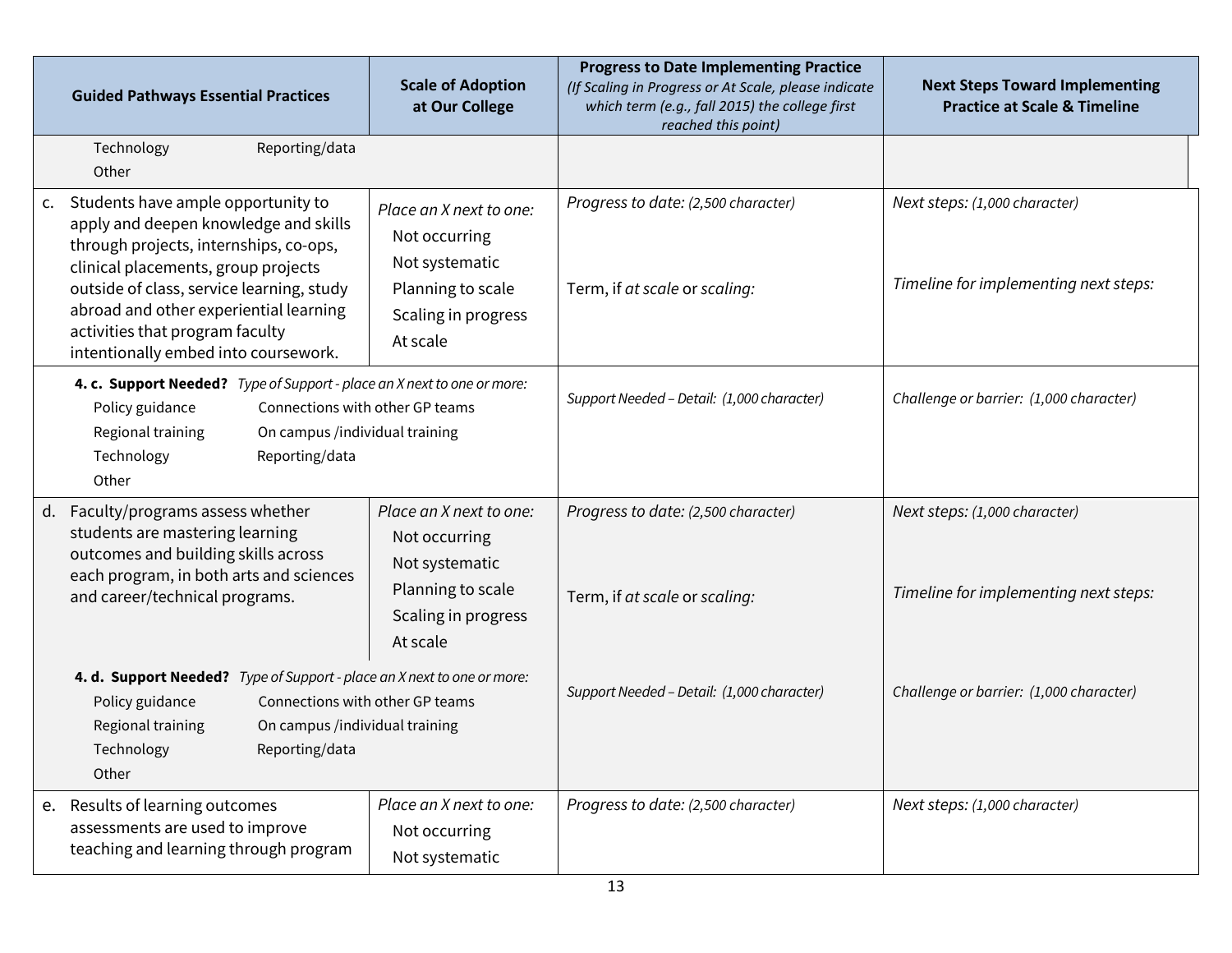|                                                                                                                               | <b>Guided Pathways Essential Practices</b>                                                                                                                                                                                    | <b>Scale of Adoption</b><br>at Our College                                                                         | <b>Progress to Date Implementing Practice</b><br>(If Scaling in Progress or At Scale, please indicate<br>which term (e.g., fall 2015) the college first<br>reached this point) | <b>Next Steps Toward Implementing</b><br><b>Practice at Scale &amp; Timeline</b> |
|-------------------------------------------------------------------------------------------------------------------------------|-------------------------------------------------------------------------------------------------------------------------------------------------------------------------------------------------------------------------------|--------------------------------------------------------------------------------------------------------------------|--------------------------------------------------------------------------------------------------------------------------------------------------------------------------------|----------------------------------------------------------------------------------|
|                                                                                                                               | review, professional development, and<br>other intentional campus efforts.                                                                                                                                                    | Planning to scale<br>Scaling in progress<br>At scale                                                               | Term, if at scale or scaling:                                                                                                                                                  | Timeline for implementing next steps:                                            |
|                                                                                                                               | 4. e. Support Needed? Type of Support - place an X next to one or more:<br>Policy guidance<br>Connections with other GP teams<br>Regional training<br>On campus /individual training<br>Reporting/data<br>Technology<br>Other |                                                                                                                    | Support Needed - Detail: (1,000 character)                                                                                                                                     | Challenge or barrier: (1,000 character)                                          |
|                                                                                                                               | The college helps students document<br>their learning for employers and<br>universities through portfolios and other<br>means beyond transcripts.                                                                             | Place an X next to one:<br>Not occurring<br>Not systematic<br>Planning to scale<br>Scaling in progress<br>At scale | Progress to date: (2,500 character)<br>Term, if at scale or scaling:                                                                                                           | Next steps: (1,000 character)<br>Timeline for implementing next steps:           |
|                                                                                                                               | 4. f. Support Needed? Type of Support - place an X next to one or more:<br>Policy guidance<br>Connections with other GP teams<br>Regional training<br>On campus /individual training<br>Technology<br>Reporting/data<br>Other |                                                                                                                    | Support Needed - Detail: (1,000 character)                                                                                                                                     | Challenge or barrier: (1,000 character)                                          |
| g.                                                                                                                            | The college assesses effectiveness of<br>educational practice (e.g. using CCSSE<br>or SENSE, etc.) and uses the results to<br>create targeted professional<br>development.                                                    | Place an X next to one:<br>Not occurring<br>Not systematic<br>Planning to scale<br>Scaling in progress<br>At scale | Progress to date: (2,500 character)<br>Term, if at scale or scaling:                                                                                                           | Next steps: (1,000 character)<br>Timeline for implementing next steps:           |
| 4. g. Support Needed? Type of Support - place an X next to one or more:<br>Policy guidance<br>Connections with other GP teams |                                                                                                                                                                                                                               | Support Needed - Detail: (1,000 character                                                                          | Challenge or barrier: (1,000 character)                                                                                                                                        |                                                                                  |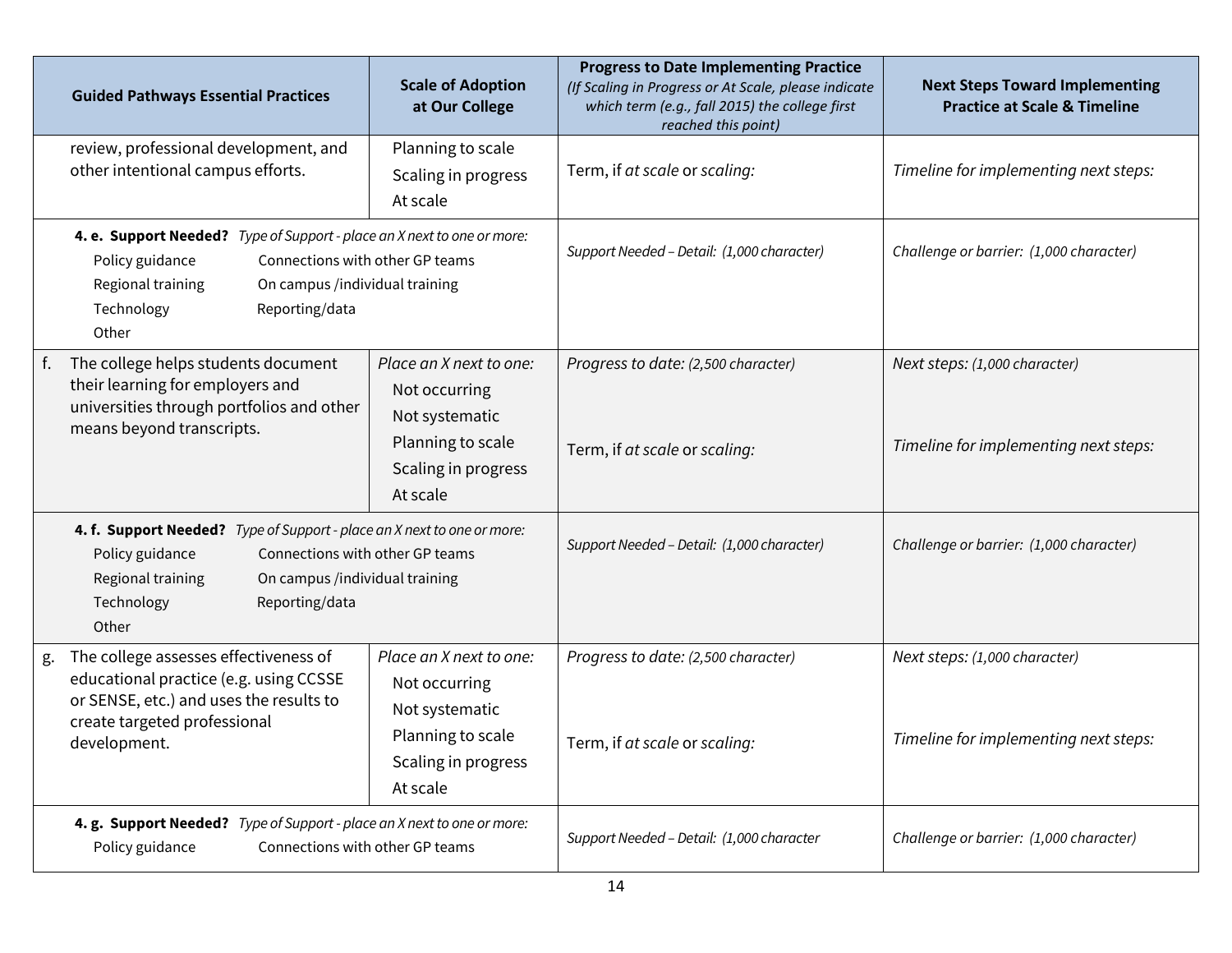| <b>Guided Pathways Essential Practices</b> |                                | <b>Scale of Adoption</b><br>at Our College | <b>Progress to Date Implementing Practice</b><br>(If Scaling in Progress or At Scale, please indicate<br>which term (e.g., fall 2015) the college first<br>reached this point) | <b>Next Steps Toward Implementing</b><br><b>Practice at Scale &amp; Timeline</b> |
|--------------------------------------------|--------------------------------|--------------------------------------------|--------------------------------------------------------------------------------------------------------------------------------------------------------------------------------|----------------------------------------------------------------------------------|
| Regional training                          | On campus /individual training |                                            |                                                                                                                                                                                |                                                                                  |
| Technology                                 | Reporting/data                 |                                            |                                                                                                                                                                                |                                                                                  |
| Other                                      |                                |                                            |                                                                                                                                                                                |                                                                                  |

# **Additional REQUIRED questions:**

| <b>Student Engagement and Support</b>                                                                                                                             |                                                                                                                                                                                                                                                                                         |  |  |  |
|-------------------------------------------------------------------------------------------------------------------------------------------------------------------|-----------------------------------------------------------------------------------------------------------------------------------------------------------------------------------------------------------------------------------------------------------------------------------------|--|--|--|
| <b>STUDENT ENGAGEMENT</b>                                                                                                                                         | Guided Pathways legislation specifically asks for a report on progress in engaging students in the<br>planning and implementation of the reforms. Your answers below will provide the Chancellor's Office a<br>system-wide qualitative measure of this effort.                          |  |  |  |
| In what ways are you continually<br>engaging students in the<br>planning and implementation of<br>Guided Pathways on your<br>campus? (Minimum of one<br>required) | Place an X next to one or more:<br>Student survey(s)<br>Students serve on campus GP advisory committee(s)<br>Student focus groups<br>Other:<br>Engagement Efforts - Details: (1,000 character)                                                                                          |  |  |  |
| <b>COURSE ALIGNMENT</b>                                                                                                                                           | How is the college exploring alignment of course offerings with student education plans? (To help answer<br>this question, consider the college's answers to the following self-assessment questions 1.D., 2.A., 3.B.,<br>and $3.E.$ )<br>Course Alignment - Details: (1,000 character) |  |  |  |